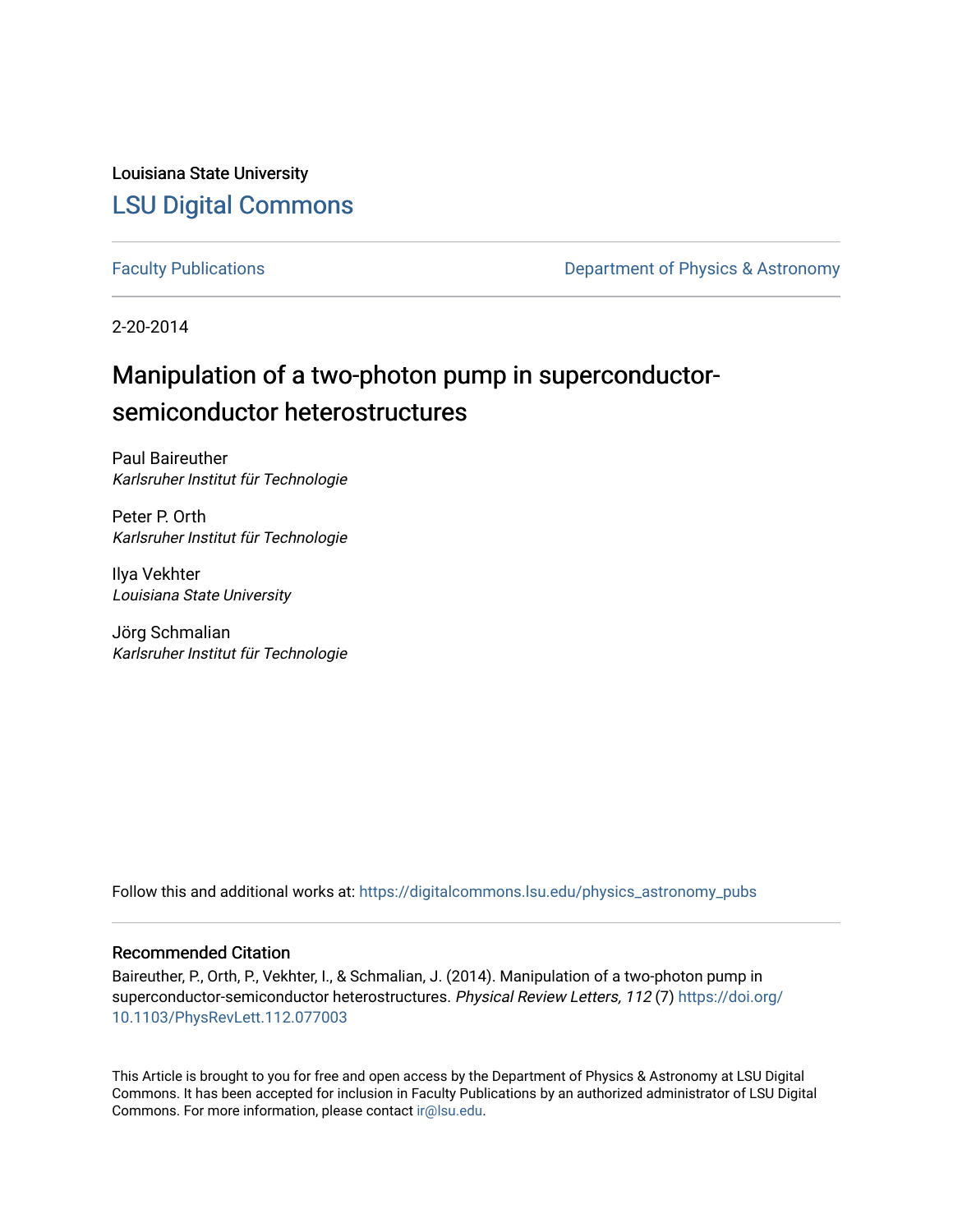## Manipulation of a Two-Photon Pump in Superconductor-Semiconductor **Heterostructures**

Paul Baireuther,<sup>1,2</sup> Peter P. Orth,<sup>1</sup> Ilya Vekhter,<sup>3</sup> and Jörg Schmalian<sup>1</sup>

<sup>1</sup>Institute for Theory of Condensed Matter, Karlsruhe Institute of Technology (KIT), 76131 Karlsruhe, Germany<br><sup>2</sup>Instituut Lorentz, Universiteit Leiden, Bost Office Box 0506, 2300 BA Leiden, The Netherlands

<sup>2</sup>Instituut-Lorentz, Universiteit Leiden, Post Office Box 9506, 2300 RA Leiden, The Netherlands

 $3$ Department of Physics and Astronomy, Louisiana State University, Baton Rouge, Louisiana 70803, USA

(Received 26 August 2013; published 20 February 2014)

We investigate the photon statistics, entanglement, and squeezing of a  $p$ -n junction sandwiched between two superconducting leads and show that such an electrically driven photon pump generates correlated and entangled pairs of photons. In particular, we demonstrate that the squeezing of the fluctuations in the quadrature amplitudes of the emitted light can be manipulated by changing the relative phase of the order parameters of the superconductors. This reveals how macroscopic coherence of the superconducting state can be used to tailor the properties of a two-photon state.

The realization of solid-state photon sources that are capable of on-demand generation of entangled photon pairs is highly desired for quantum-information processing and communication [\[1\],](#page-5-0) as well as for high-precision measurements [2–[4\].](#page-5-1) Such two-photon processes are inherently nonclassical; i.e., they cannot be expressed naturally in terms of simple coherent states. Pairs of entangled photons are routinely generated by parametric down-conversion [\[5,6\].](#page-5-2) In this approach, a laser pumps a nonlinear optical crystal, leading to extremely low overall conversion efficiencies from electrons pumped into the laser to photon pairs out of the nonlinear crystal. These obstacles could be overcome by the two-photon counterpart of a light-emitting diode (LED), i.e., a device into which electrons are injected and which emits entangled photon pairs directly, leading to squeezed light. The overall quantum efficiency of such a device could be close to unity. Recently, entanglement of an electrically driven source of photon pairs was demonstrated, based on the recombination of biexcitons [\[7\]](#page-5-3). Cooper pairs are an alternative to biexcitons. In both cases, one expects that upon radiative recombination, the entanglement of the electrons is inherited by the two-photon final state. In distinction to biexcitons, Cooper pairs form coherent two-electron states that scatter weakly among each other, are only weakly affected by impurities, and, quite crucially, can be manipulated externally, e.g., using SQUID geometries, Andreev reflection at applied magnetic fields, or electrically tunable Josephson coupling. The proximity effect at superconductor-semiconductor junctions was indeed demonstrated for InAs/InAlAs coupled to niobium [\[8\]](#page-5-4). This is in accordance with the theoretical prediction  $[9,10]$  and observation  $[11–14]$  $[11–14]$  of an enhanced luminescence rate at such an interface. The exciting physics of a Josephson LED was discussed in the context of quantum-dot [15–[18\]](#page-5-7) and solid-state-based devices [\[19\]](#page-5-8).

DOI: [10.1103/PhysRevLett.112.077003](http://dx.doi.org/10.1103/PhysRevLett.112.077003) PACS numbers: 74.45.+c, 74.50.+r, 78.67.-n

In this Letter, we show that a superconductor-LEDsuperconductor heterostructure is a source of nonclassical light and, most importantly, demonstrate how one can manipulate the two-photon coherence by varying the relative phase between the two superconductors that are coupled to the p-n junction. The key physical idea of our theory can be rationalized as follows: the nonequilibrium dynamics of the photon pump can be described in terms of an effective photon Hamiltonian that is similar to the Hamiltonian of a quantum parametric amplifier:

<span id="page-1-1"></span>
$$
H_{\text{PA}} = \omega b^{\dagger} b + (\zeta e^{-ieV_0 t} b^{\dagger} + i\gamma e^{-i2eV_0 t} b^{\dagger} b^{\dagger} + \text{H.c.}),\tag{1}
$$

where  $b^{\dagger}$  is a photon creation operator,  $\omega$  is the photon frequency (we set  $\hbar = 1$ ), and the coefficients  $\zeta$  and  $\gamma$  arise from pumping photons electronically via superconducting leads with applied potential difference  $eV_0$ . The resulting

<span id="page-1-0"></span>

FIG. 1 (color online). The schematic setup of a squeezed lightemitting diode consists of a  $p-n$  junction with proximity induced superconductivity present in both valence  $(v)$  and conduction  $(c)$ bands. Electronic coherence of Cooper pairs is transferred to the photons, leading to two-mode squeezing of the quadrature operators  $A_{q\lambda}^{\pm}$  in vacuum controlled by the relative phase of the two superconductors  $\Delta \varphi = \varphi_c - \varphi_v$ . Entangled photon pairs of frequency of the order of the band gap  $\omega_{q} \approx \varepsilon_{c} - \varepsilon_{v}$  are emitted in the active region (red star).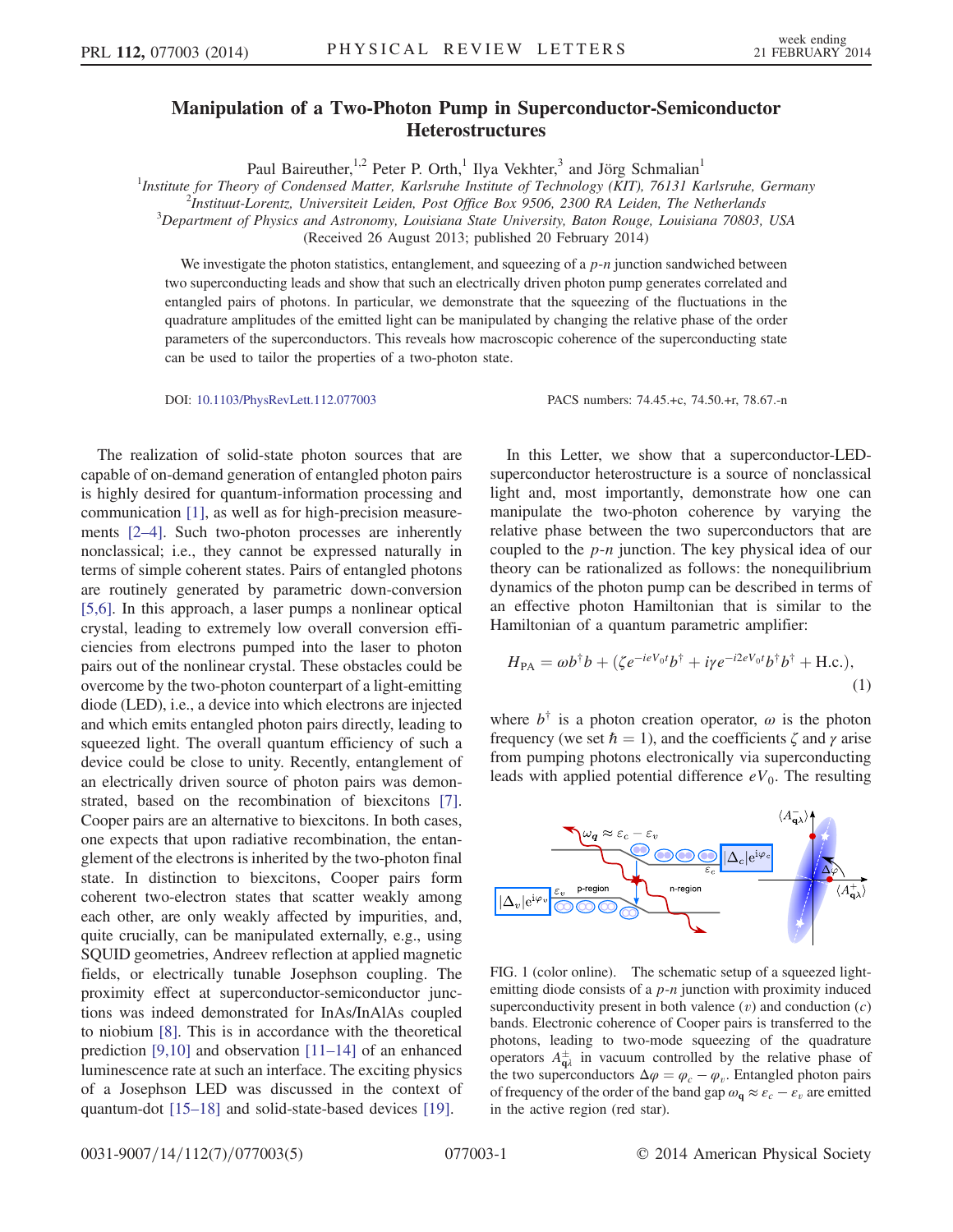photon state of such a system is squeezed  $|\psi_{\text{photon}}(t)\rangle \sim$  $\exp(\gamma t b^{\dagger} b^{\dagger} - \gamma^* t b b)|0\rangle$  [\[20\]](#page-5-9). We show that the pair pro-<br>duction applitude  $\gamma \sim |\Lambda| |\Lambda| e^{i\Delta \varphi}$  is determined by the duction amplitude  $\gamma \sim |\Delta_v||\Delta_c|e^{i\Delta\varphi}$  is determined by the gap of the two superconductors (see Fig. [1\)](#page-1-0) and depends on the phase difference  $\Delta\varphi$  between them. Thus, by changing the relative phase  $\Delta \varphi$  of the Cooper-pair wave functions, e.g., via an external field in a SQUID geometry, one can control the squeezing in a detuned parametric amplifier [\[21\]](#page-5-10). This demonstrates how the coherence of the Cooper pair, together with the macroscopic coherence of the superconducting state, can be used to tailor the properties of a two-photon state. In what follows, we substantiate this qualitative picture by explicit many-body calculations, show that the squeezing of the resulting photon state can indeed be manipulated by changing  $\Delta \varphi$ , and determine the two-photon correlation function that emerges as a result of the superconducting coherence.

<span id="page-2-2"></span>The setup of our system is sketched in Fig. [1.](#page-1-0) We couple a *p*-*n* junction on each side to superconducting leads and apply an external voltage. The system is characterized by the Hamiltonian

$$
H = H_{\text{ph}} + H_c + H_v + \sum_{\mathbf{k}, \mathbf{q}, \sigma, \lambda} (gb_{\mathbf{q},l}^{\dagger} v_{\mathbf{k} - \mathbf{q}\sigma}^{\dagger} c_{\mathbf{k}\sigma} + \text{H.c.}), (2)
$$

where  $H_{ph} = \sum_{\mathbf{q},\lambda} \omega_{\mathbf{q}}^0 b_{\mathbf{q}}^{\dagger}$ <br>Hamiltonian We assume is the bare photon Hamiltonian. We assume emission of linearly polarized photons with  $\lambda = \pm$ , but the case of circular polarization, such as that which occurs, for example, in GaAs due to spin-orbit coupling [\[16\],](#page-5-11) is a straightforward generalization of our model. The electronic part  $H_c + H_v$  describes the leads consisting of a superconducting conduction band on the right, with creation operators  $c^{\dagger}_{\mathbf{k}\sigma}$ , band dispersion  $\varepsilon_{c\mathbf{k}}$ and proximity induced superconducting gap  $\Delta_c$ , and a superconducting valence band on the left, with creation operators  $v^{\dagger}_{\mathbf{k}\sigma}$ , band dispersion  $\varepsilon_{v\mathbf{k}}$ , and superconducting gap  $\Delta_v$ . If we include the respective chemical potentials  $\mu_c$ and  $\mu_v$  with  $\mu_c - \mu_v = eV_0$ , given by the applied voltage  $V_0$ , we have  $(\alpha = c \text{ or } v)$ 

$$
H_{\alpha} - \mu_{\alpha} N_{\alpha} = \sum_{\mathbf{k}\sigma} (\varepsilon_{\alpha\mathbf{k}} - \mu_{\alpha}) \alpha_{\mathbf{k}\sigma}^{\dagger} \alpha_{\mathbf{k}\sigma} + \sum_{\mathbf{k}} (\Delta_{\alpha} \alpha_{\mathbf{k}\uparrow}^{\dagger} \alpha_{-\mathbf{k}\downarrow}^{\dagger} + \text{H.c.}).
$$
 (3)

The coupling between photons and electrons is described by a coupling constant  $q$  and leads to emission of a photon for each electron transition from conduction to valence band. We give an estimate for  $g$  in the Supplemental Material [\[22\].](#page-5-12)

We first derive an effective photon Hamiltonian  $H_{\text{eff}}$  for this heterostructure. Technical details are provided in the Supplemental Material [\[22\]](#page-5-12). Its purpose is to elucidate the nature of the photon dynamics and to obtain a tool to investigate the properties of the photon subsystem.

<span id="page-2-0"></span>

FIG. 2 (color online). (a) Three processes that give rise to the peaks in  $|\langle \tilde{b}_{q\lambda} \tilde{b}_{-q\lambda} \rangle|$  are quasiparticle tunneling from conduction to valence bands and the reverse process leading to the peaks at valence bands and the reverse process, leading to the peaks at  $\omega_{\mathbf{q}} = eV_0 \pm (|\Delta_c| + |\Delta_v|)$ , as well as tunneling of Cooper pairs, which gives the peak at  $\omega_q = eV_0$ . (b),(c) Photon coherence  $\langle \tilde{b}_{\mathbf{q}\lambda} \tilde{b}_{-\mathbf{q}\lambda} \rangle$  at time  $t = 0$  and at (b) zero temperature and (c) finite<br>(photon) temperature  $T_{\lambda} = eV_{\lambda}$ . Other parameters are chosen as (photon) temperature  $T_{ph} = eV_0$ . Other parameters are chosen as  $eV_0 = 2eV, \Delta_c = 1$  meV,  $\Delta_v = 1$  meV,  $\Delta \varphi = 0, g^2 \rho_c = \Delta_c/20$ , and  $\eta = 0.1$  meV. The plot shows the real part (solid red line), imaginary part (dashed blue line), and absolute value (dash-dotted black line).

The effective Hamiltonian is designed to generate, up to second order in perturbation theory, the same Heisenberg equations of motion for the photonic operators as the full Hamiltonian. We thus determine the equations of motion for the photon operators  $b^{\dagger}_{\mathbf{k}\sigma}(t)$  perturbatively in<br>the photon-electron coupling constant *a* and deduce *H*  $_{\infty}$ the photon-electron coupling constant g and deduce  $H_{\text{eff}}$ from them. We deal with a nonequilibrium problem in steady state. The external bias voltage that drives the system out of equilibrium leads to time-dependent phases in the effective Hamiltonian, and we obtain

<span id="page-2-1"></span>
$$
H_{\text{eff}} = \sum_{\mathbf{q},\lambda} \{ \omega_{\mathbf{q}} b_{\mathbf{q}\lambda}^{\dagger} b_{\mathbf{q}\lambda} + [ge^{-ieV_0t} \zeta_{\mathbf{q}}(t) b_{\mathbf{q}\lambda}^{\dagger} + g^2 e^{-2ieV_0t} \gamma_{\mathbf{q}} b_{\mathbf{q}\lambda}^{\dagger} b_{-\mathbf{q}\lambda}^{\dagger} + \text{H.c.} \}.
$$
\n(4)

The effective Hamiltonian  $H_{\text{eff}}$  has the form of the Hamiltonian of the quantum parametric amplifier in Eq. [\(1\)](#page-1-1) and describes electronic pumping of photons via coupling to superconducting leads. It consists of three parts that correspond to different aspects of the junction.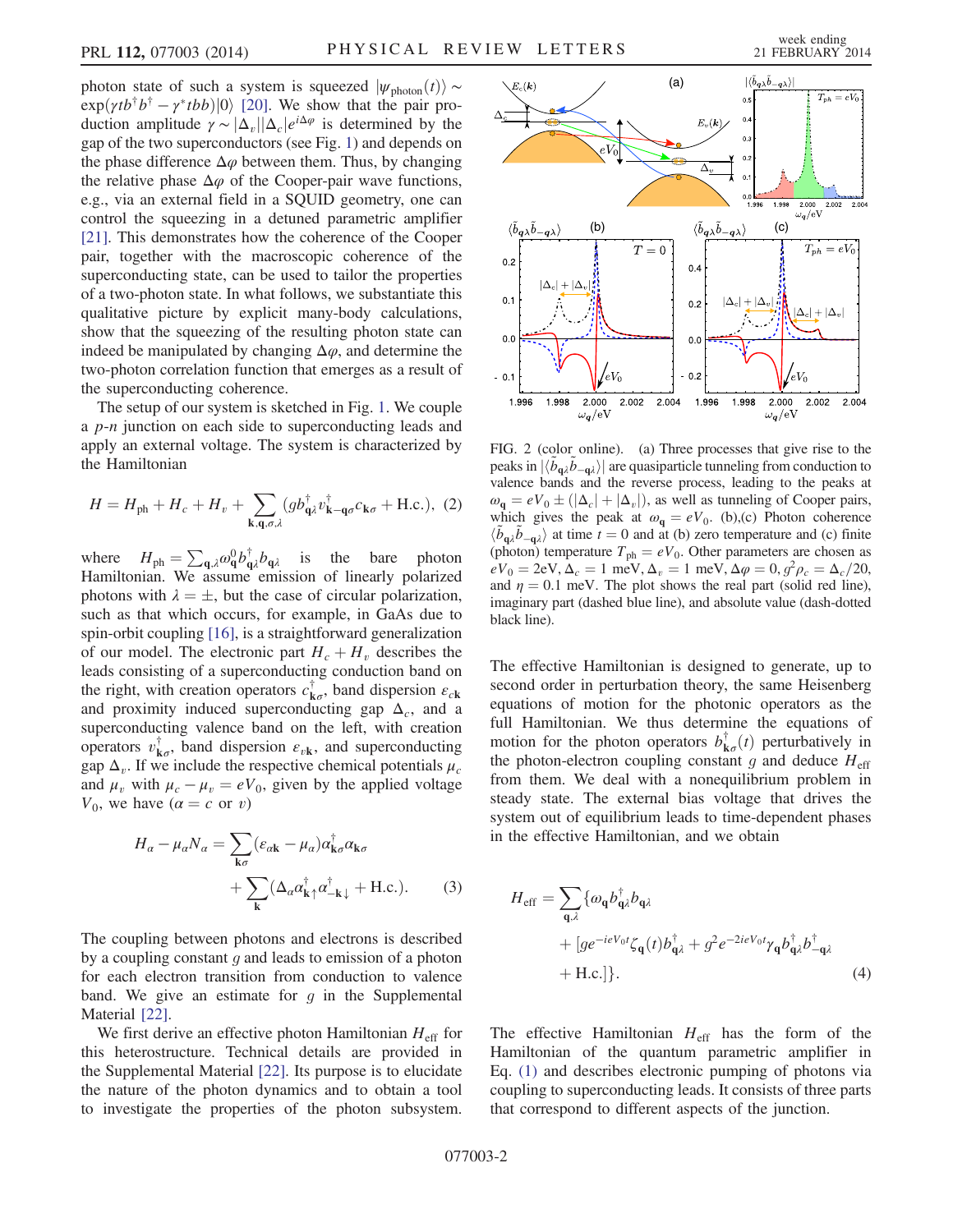The first part is the photon energy renormalized by the interaction  $\omega_{\mathbf{q}} - \omega_{\mathbf{q}}^0 \propto |g|^2$ , which is of no fundamental<br>importance to our analysis importance to our analysis.

The second term describes the effect of the device being a source of single photons. It also occurs in the normal state, where it describes radiation of the usual light-emitting diode and produces single photons at a constant rate. In the presence of superconducting leads and the macroscopic electronic coherence, however, this term also contributes to the emergence of two-photon coherence. The different physical processes that contribute to the coherence are depicted in Fig. [2\(a\).](#page-2-0) The "coefficients"  $\zeta_{q}(t)$  contain fermionic creation and annihilation operators. As a consequence of the nonequilibrium state, these operators depend on the initial values of the fermionic operators well in the past, where we assume that the system was decoupled and in local equilibrium. They act as random external (noncommuting) fields, which arise from the coupling of the photons to the fermionic bath, and commute with the photon operators  $[b_{\mathbf{q}\lambda}, \zeta_{\mathbf{q}}^{\dagger}] = 0$  but not with their Hermitian conjugate  $[\zeta \zeta_{\mathbf{q}}^{\dagger}] \neq 0$ . At  $T = 0$  in the superconducting conjugate  $[\zeta_q, \zeta_q^{\dagger}] \neq 0$ . At  $T = 0$  in the superconducting<br>state they are defined by correlators such as (for details state, they are defined by correlators such as (for details, consult the Supplemental Material [\[22\]\)](#page-5-12)

$$
\int_{-\infty}^{t} dt' dt'' \langle \zeta_{\mathbf{q}}(t') \zeta_{-\mathbf{q}}(t'') \rangle e^{i(\omega_{\mathbf{q}} - eV_{0} - i0^{+})(t' + t'')} \n= -2 \sum_{\mathbf{k}} \frac{u_{c\mathbf{k}} v_{c\mathbf{k}} u_{v\mathbf{k}}^{*} v_{v\mathbf{k}}^{*} e^{2i(\omega_{\mathbf{q}} - eV_{0})t}}{(\omega_{\mathbf{q}} - eV_{0} - i0^{+})^{2} - (E_{c\mathbf{k}} + E_{v\mathbf{k}})^{2}}.
$$
\n(5)

They contain the superconducting energy dispersions  $E_{\alpha k} = \sqrt{(\epsilon_{\alpha k} - \mu_{\alpha})^2 + |\Delta_{\alpha}|^2}$  and the BCS coherence fac-<br>tors  $\mu_{\alpha}$ , and  $\mu_{\alpha}$ , and we have neglected corrections to the tors  $u_{\alpha,k}$  and  $v_{\alpha,k}$ , and we have neglected corrections to the quasiparticle energies by photon momenta  $E_{\alpha k+\alpha} \approx E_{\alpha k}$ . Most important is the third term, where at  $T = 0$  holds

$$
\gamma_{\mathbf{q}} = \sum_{\mathbf{k}, s=\pm} \frac{-\frac{1}{2} s u_{c\mathbf{k}} v_{c\mathbf{k}} u_{v\mathbf{k}}^* v_{v\mathbf{k}}^*}{(\omega_{\mathbf{q}} - eV_0 - i0^+) + s(E_{c\mathbf{k}} + E_{v\mathbf{k}})}.
$$
 (6)

This term is responsible for the fact that  $H_{\text{eff}}$  does have the form of a parametric amplifier, producing entangled photon pairs. Entanglement is meant in the sense that the emitted photon pairs have opposite momentum and the same chirality. If the coefficients  $\zeta_{\mathbf{q}}^{\dagger}$  and  $\zeta_{\mathbf{q}}$  were numbers and would not contain fermionic operators of the initial state, we would immediately see that Eq. [\(4\)](#page-2-1) describes a system that produces squeezed light [\[20\]](#page-5-9). The subsequent analysis shows that this is still the case, even with the more complicated form of  $H_{\text{eff}}$ .

To analyze whether the emitted light is squeezed, we determine the uncertainties of the quadrature amplitudes of the electric field

$$
\mathbf{E}(\mathbf{x},t) = \sum_{\mathbf{q},\lambda} i E_{\omega_{\mathbf{q}}} (\tilde{b}_{\mathbf{q}\lambda} \mathbf{\varepsilon}_{\lambda} e^{i(\mathbf{q}\cdot\mathbf{x}-\omega_{\mathbf{q}}t)} - \text{H.c.}),\qquad(7)
$$

with  $\tilde{b}_{\mathbf{q}\lambda}(t) = b_{\mathbf{q}\lambda}(t)e^{i\omega_{\mathbf{q}}t}$ ,  $E_{\omega_{\mathbf{q}}} = \sqrt{\omega_{\mathbf{q}}/2\epsilon_0\epsilon_rL^3}$ , vacuum and relative permittivity  $\epsilon_0$  and  $\epsilon$  volume  $L^3$  and linear and relative permittivity  $\epsilon_0$  and  $\epsilon_r$ , volume  $L^3$ , and linear polarization vector  $\epsilon_{\lambda}$ . We consider the fluctuations of the two-mode quadrature operators

$$
A_{\mathbf{q}\lambda}^{\pm} = \mathcal{N}_{\pm} [\tilde{b}_{\mathbf{q}\lambda}^{\dagger} + \tilde{b}_{-\mathbf{q}\lambda}^{\dagger} \pm (\tilde{b}_{\mathbf{q}\lambda} + \tilde{b}_{-\mathbf{q}\lambda})],\tag{8}
$$

with  $\mathcal{N}_{+} = 2^{-3/2}$  and  $\mathcal{N}_{-} = -i2^{-3/2}$ . In vacuum, where  $\langle b_{q\lambda}^{\dagger} b_{q\lambda} \rangle = 0$ , it follows directly from the bosonic commu-<br>tation relations that (for details, see the Supplemental tation relations that (for details, see the Supplemental Material [\[22\]\)](#page-5-12)

$$
\langle (\Delta A_{\mathbf{q}\lambda}^{\pm})^2 \rangle = \frac{1}{4} \left( 1 \pm 2 \operatorname{Re} \langle \tilde{b}_{\mathbf{q}\lambda} \tilde{b}_{-\mathbf{q}\lambda} \rangle \right),\tag{9}
$$

where  $(\Delta A)^2 = (A - \langle A \rangle)^2$ . Here,  $\langle \tilde{b}_{q\lambda} \tilde{b}_{-q\lambda} \rangle$  depends on the superconducting phase difference  $\Delta \varphi$  and can easily the superconducting phase difference  $\Delta \varphi$  and can easily be determined from our model. The key finding is that the expectation value [see Eq. [\(12\)\]](#page-3-0) that determines the uncertainties of the quadrature amplitudes of  $A_{q\lambda}^{\pm}$  can be changed if one changes the relative phase of the superconductor. If we picture the squeezing as an uncertainty ellipse (see Fig. [1](#page-1-0)), changing  $\Delta \varphi$  simply rotates it.

Next, we address the problem of squeezing and photon statistics using a more rigorous approach that allows more easily for a generalization to higher order processes and feedback of the photon system onto the superconducting leads. To this end, we use the Schwinger-Keldysh formulation [\[23\]](#page-5-13) of the Hamiltonian in Eq. [\(2\)](#page-2-2) and integrate out the fermionic degrees of freedom to arrive at an effective photonic action on the Keldysh time contour given by

$$
S_{\text{ph}}^{\text{eff}} = \int_{-\infty}^{\infty} dt dt' \sum_{\mathbf{q}, \mathbf{q}', \lambda} \bar{B}_{\mathbf{q}\lambda}(t) D_{\mathbf{q}\mathbf{q}';\lambda}^{-1}(t, t') B_{\mathbf{q}'\lambda}(t'), \qquad (10)
$$

<span id="page-3-1"></span>where  $B_{\mathbf{q}\lambda}(t) = (b_{\mathbf{q}\lambda}^{cl}, \bar{b}_{-\mathbf{q}\lambda}^{cl}, b_{\mathbf{q}\lambda}^{q}, \bar{b}_{-\mathbf{q}\lambda}^{q})^{T}$  carries both the Kaldysh [al, a) and the Nambu structures. The photonic Keldysh  $\{cl, q\}$  and the Nambu structures. The photonic propagator

$$
D^{-1} = D_0^{-1} - \Pi_{\text{el}} - \Pi_{\text{bath}} \tag{11}
$$

acquires self-energy corrections due to the coupling to the superconducting leads  $\Pi_{el}$  as well as a coupling to an external (Markovian) photon bath  $\Pi_{\text{bath}}$ , which leads to a finite photon linewidth  $\eta$  [\[24,25\]](#page-5-14). We consider one-loop processes such as those shown in Figs. [3\(a\)](#page-4-0) and [3\(b\)](#page-4-0). Importantly, the electronic coherence of the Cooper pairs is transferred to the photons via the anomalous elements of the photon self-energy [see Fig. [3\(b\)\]](#page-4-0).

<span id="page-3-0"></span>We first focus on the zero temperature limit in both the leads and the photonic system, and calculate the resulting photonic coherence between modes of opposite momenta by inverting the Dyson equation [\(11\)](#page-3-1) up to second order in the electron-photon coupling  $q$  to find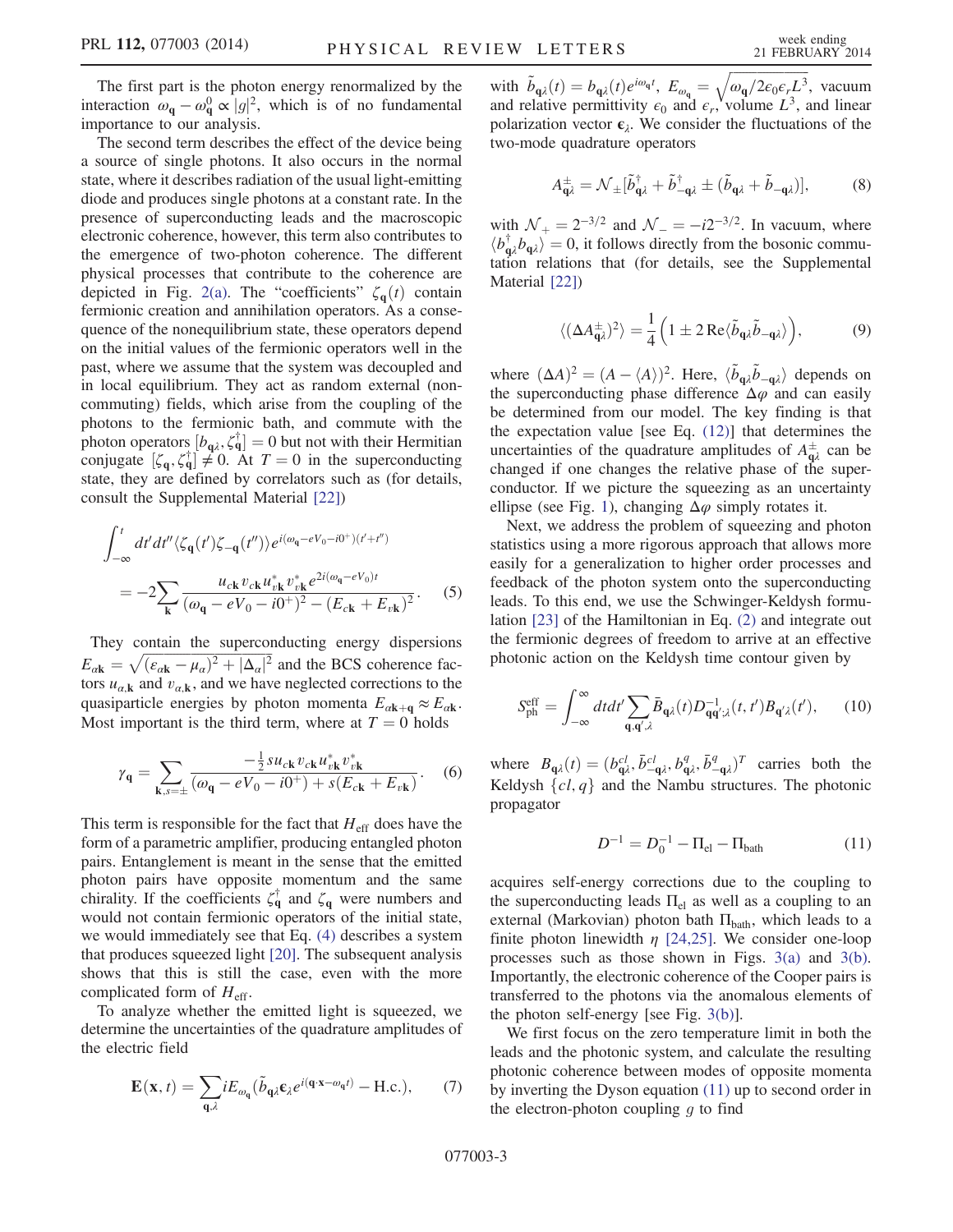<span id="page-4-0"></span>(a) 
$$
\bigwedge_{D_0}
$$
  $\bigwedge_{E_{\text{min}}} E$   $\bigwedge_{D_0} \bigwedge_{D_0} \bigwedge_{D_0} E_{\text{min}}$ 

FIG. 3. (a),(b) Normal and anomalous diagrams contributing to the dressed photon propagator  $D = D_0 + D_0 \Pi_{el} D_0$ , where  $D_0$ denotes the free photon propagator and  $\Pi_{el}$  the photon self-energy due to coupling to electrons. Solid (dashed) lines denote conduction (valence) electron propagators, and wiggly lines denote photon propagators.

$$
\langle \tilde{b}_{\mathbf{q}\lambda}(t)\tilde{b}_{-\mathbf{q}\lambda}(t)\rangle = \sum_{\mathbf{k}} \frac{2g^2 u_{c\mathbf{k}} v_{c\mathbf{k}} u_{v\mathbf{k}}^* v_{v\mathbf{k}}^* e^{2i(\omega_{\mathbf{q}} - eV_0)t}}{(\nu_{\mathbf{q}} - i\eta)(\nu_{\mathbf{q}} + E_{\mathbf{k}} - i\eta)}.
$$
 (12)

Here,  $\nu_{\mathbf{q}} = \omega_{\mathbf{q}} - eV_0$  is the photon frequency measured relative to the applied potential difference and the location of one of the resonances is determined by the Bogoliubov dispersion  $E_k = E_{ck} + E_{vk}$ . The product of BCS coherence factors  $u_{ck}v_{ck}u_{vk}^*v_{vk}^* = |\Delta_c||\Delta_v|e^{i\Delta\varphi}/4E_{ck}E_{vk}$  depends on the relative phase  $\Delta\varphi = \varphi$  between the two superthe relative phase  $\Delta \varphi = \varphi_c - \varphi_v$  between the two superconductors. Using the Keldysh approach, we can thus confirm the above results for the phase-dependent quadrature amplitudes and our ability to manipulate light squeezing by coupling to the superconducting phase difference  $\Delta \varphi$ . Note that in the rotating frame of the photon fields, the squeezing ellipse rotates with the detuning off the central (Cooper-pair) peak like  $\langle \tilde{b}_{\mathbf{q}\lambda}(t)\tilde{b}_{-\mathbf{q}\lambda}(t)\rangle \sim \exp[2i(\omega_{\mathbf{q}} - eV_0)t].$ <br>While we can perform the momentum sum n

While we can perform the momentum sum numerically for the most general parameters, here we make a simplifying assumption of parabolic band dispersions  $\varepsilon_{c\mathbf{k}} =$  $k^2/2m_c^* + D/2$  and  $\varepsilon_{v\mathbf{k}} = -k^2/2m_v^* - D/2$  with effective<br>masses  $m^*$   $m^*$  and band gap D. For a symmetric choice masses  $m_c^*$ ,  $m_v^*$ , and band gap D. For a symmetric choice  $|\Delta_c| = |\Delta_v| = |\Delta|$ ,  $m_c^* = m_v^*, \mu_c = D/2 + \delta$ , and  $\mu_v = -\mu_c$ ,<br>where  $\delta$  defines the (quasi-)Fermi energies in the two bands where  $\delta$  defines the (quasi-)Fermi energies in the two bands related to the applied voltage by  $eV_0 = D + 2\delta$ , we can evaluate the correlator analytically. The summation over momenta in Eq. [\(12\)](#page-3-0) in this case yields

<span id="page-4-1"></span>
$$
\langle \tilde{b}_{\mathbf{q}\lambda}(t)\tilde{b}_{-\mathbf{q}\lambda}(t)\rangle
$$
\n
$$
= g^2 \rho_c |\Delta|^2 e^{i\Delta \varphi} e^{2i(\omega_{\mathbf{q}} - eV_0)t}
$$
\n
$$
\times \frac{2 \arcsin(\tilde{\nu}_{\mathbf{q}} - i\tilde{\eta}) + \pi \left[-1 + \sqrt{1 - (\tilde{\nu}_{\mathbf{q}} - i\tilde{\eta})^2}\right]}{(\nu_{\mathbf{q}} - i\eta)^2 \sqrt{4|\Delta|^2 - (\nu_{\mathbf{q}} - i\eta)^2}},
$$
\n(13)

where  $\rho_c$  denotes the fermionic density of states at the Fermi surface, and  $\tilde{\nu}_{q} = \nu_{q}/2|\Delta|$  and  $\tilde{\eta} = \eta/2|\Delta|$  are dimensionless frequencies and decay rates.

In Fig. [2\(b\),](#page-2-0) we present the zero temperature expectation value  $\langle \tilde{b}_{\mathbf{q}\lambda}(t) \tilde{b}_{-\mathbf{q}\lambda}(t) \rangle$  of Eq. [\(13\)](#page-4-1) for a particular choice of parameters. The function exhibits two peaks one at parameters. The function exhibits two peaks, one at frequency  $\omega_{\mathbf{q}} = eV_0 - |\Delta_c| - |\Delta_v|$  and one at  $\omega_{\mathbf{q}} = eV_0$ . The lower frequency peak corresponds to quasiparticle tunneling from the conduction to the valence band, while the peak at  $\omega_{\mathbf{q}} = eV_0$  is due to tunneling of Cooper pairs. The sum over momenta only broadens the quasiparticle peak. Both processes involve the emission of photons and are thus possible at  $T = 0$  in the absence of a finite photon density.

We have also obtained results for the photon coherence in the presence of a finite temperature  $T_{ph} > 0$  thermal background of photons. As shown in Fig. [2\(c\)](#page-2-0), a third peak at frequency  $\omega_{\mathbf{q}} = eV_0 + |\Delta_c| + |\Delta_v|$  appears at photon temperature  $T_{ph} > 0$ , which corresponds to the absorption of photons from the thermal background and transfer of quasiparticles from the valence to the conduction band. The three processes are schematically depicted in Fig. [2\(a\).](#page-2-0)

In addition, we analyze the photon-photon correlation functions by coupling the photons  $B_{q}(t)$  to external counting fields. As expected, the density correlations between the photons of the same momentum  $\langle\langle n_{q\lambda}n_{q\lambda}\rangle\rangle \equiv$  $\langle n_{\mathbf{q}\lambda}^2 \rangle - \langle n_{\mathbf{q}\lambda} \rangle^2$  obey the thermal relation  $\langle \langle n_{\mathbf{q}\lambda} n_{\mathbf{q}\lambda} \rangle \rangle =$ <br> $\langle n_{\lambda} \rangle [\langle n_{\lambda} \rangle + 1]$  These correlations simply reflect the  $\langle n_{\mathbf{q}\lambda} \rangle$   $|\langle n_{\mathbf{q}\lambda} \rangle + 1|$ . These correlations simply reflect the tendency of bosonic particles to bunch. Two photons with the same momentum q must have been emitted in uncorrelated events since Cooper pairs have total momentum zero.

In the presence of electronic coherence, however, there also appear density correlations between photons of opposite momenta

$$
\langle \langle n_{\mathbf{q}\lambda} n_{-\mathbf{q}\lambda} \rangle \rangle = |g|^4 \sum_{\mathbf{k},\mathbf{k}'} \frac{|\Delta_c|^2 |\Delta_v|^2}{16E_{c\mathbf{k}} E_{c\mathbf{k}'} E_{v\mathbf{k}} E_{v\mathbf{k}'}} \times \frac{1}{(\nu_{\mathbf{q}}^2 + \eta^2)(\nu_{\mathbf{q}} + E_{\mathbf{k}} + i\eta)(\nu_{\mathbf{q}} + E_{\mathbf{k}'} - i\eta)},
$$
\n(14)

where  $\nu_{\mathbf{q}} = \omega_{\mathbf{q}} - eV_0$  and  $E_{\mathbf{k}} = E_{c\mathbf{k}} + E_{v\mathbf{k}}$ . These correlations are inherited from the coherence of the Cooper pairs within the BCS many-body state. As before, we observe the asymmetric peak structure at zero temperatures with two peaks occurring at  $\omega_{\mathbf{q}} = eV_0 - |\Delta_c| - |\Delta_v|$  and  $\omega_{\mathbf{q}} = eV_0$ corresponding to tunneling of quasiparticle and Cooper pairs from the conduction to the valence band. Again, at finite (photon) temperatures, a third peak emerges at  $\omega_{q}$  =  $eV_0 + |\Delta_c| + |\Delta_v|$  due to the correlated absorption of photons from the thermal background imprinting density correlations between  $n_{q\lambda}$  and  $n_{-q\lambda}$ .

In summary, we have shown that a  $p-n$  junction in proximity to two BCS superconductors can be operated to emit squeezed light, produces entangled photon pairs, and affects the photon density correlations. Squeezing occurs between modes of opposite momenta and results from a transfer of the electronic coherence of the Cooper pairs to the photons. The squeezing angle is controlled by the phase difference between the two superconductors. This squeezed light-emitting diode enables us to use the macroscopic